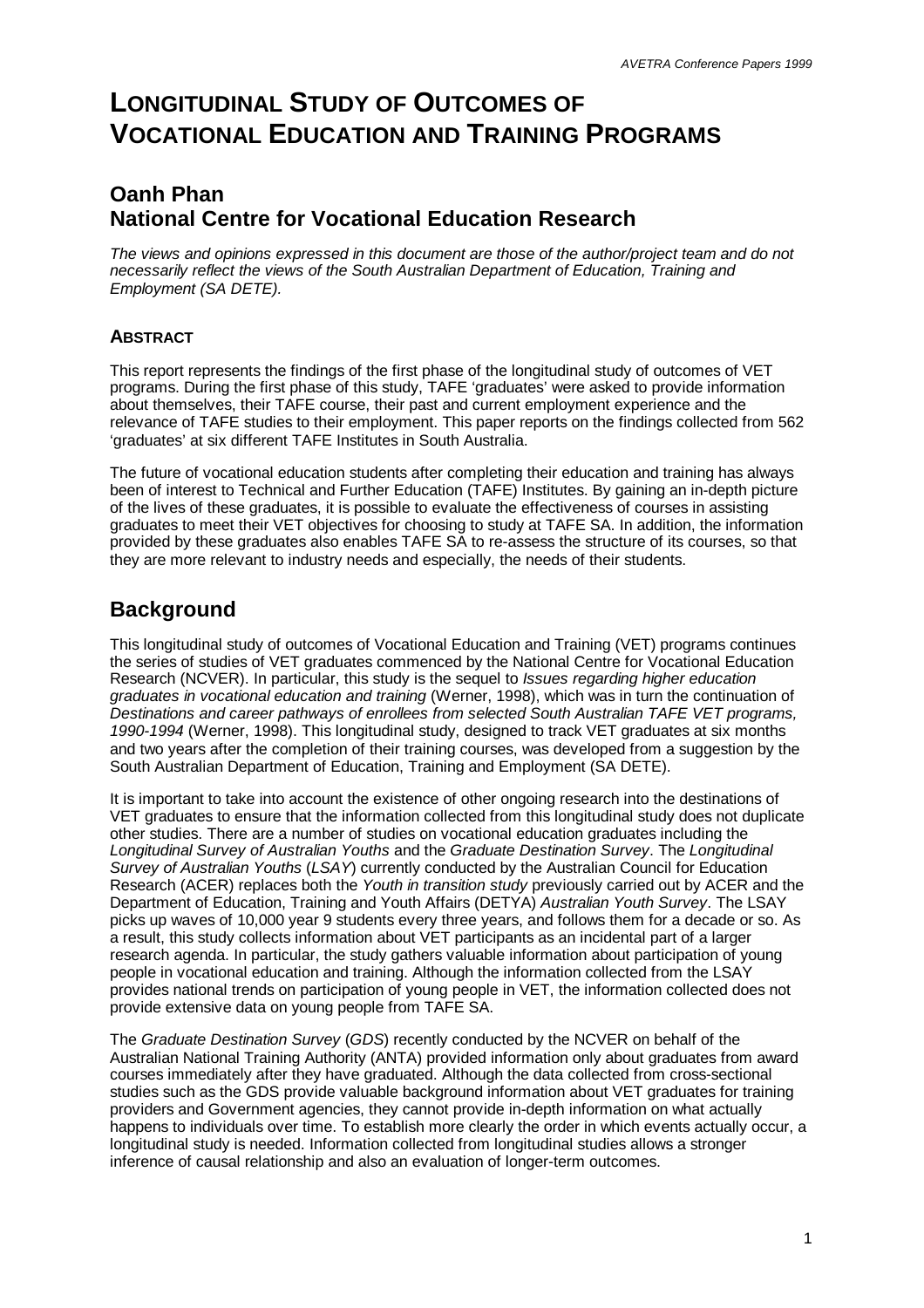Current studies researching the destinations of VET graduates provide valuable information about participation of young people in VET as well as information about immediate VET graduates from award courses. While these studies provide national trends about VET graduates, the data collected are not at a level of detail that is desirable for the vocational education system in South Australia. The primary focus of this longitudinal study is therefore, to provide information which address the specific needs for the VET sector in South Australia.

# **Aims**

The primary purpose of this project is to develop a longitudinal study of individuals emerging from training courses and employment programs within TAFE SA. These individuals are to be followed at six months and then over one year after completion of VET courses to determine the outcomes of VET programs. As a secondary goal, the project is to develop a cadre of institute staff capable of initiating and managing longitudinal and other studies of institute clients.

# **Methodology**

While graduates from award courses will be one focus of the study, other individuals who have completed a program, which involves only part of a course (but which meets their immediate or long term needs or the needs of their employer) will also be included.

During 1997 the main focus of the project was to establish the ground rules for the study and identify TAFE SA participants. In 1998, the development of the questionnaire and recruiting of 1997 graduates was carried out with participants from TAFE SA and NCVER staff.

The study is made up of seven major phases, namely:

#### **1. Invitation to participate in the study**

In July 1997, invitations to participate in the longitudinal study were issued to TAFE Institutes. During this stage, two participants with an appropriate level of computer expertise as well as personal and institutional commitment were identified from each institute.

#### **2. Outlining the scope of the study**

A two-day information workshop for staff participants from TAFE Institutes was held at the NCVER. During the workshop, participants were provided with information on the requirements of the project. This was followed by discussion about the scope of the project and the identification of the appropriate target populations for the project.

Participants were asked to identify courses from which 'graduates' will be selected for inclusion. It was decided that for a course to be included in the study, it would be expected to 'graduate' 30 or so individuals. It was decided that each institute would be asked to provide up to 300 'graduates'.

#### **3. Development of questionnaire**

Staff from the NCVER and participants from TAFE Institutes came together to develop the research questions that would guide the identification of items for the questionnaire. The questionnaires were trialled with 20 students from one of the TAFE Institutes involved in the study. Modifications based on student feedback from the trial were made to the questionnaire.

#### **4. Recruitment of students**

The recruitment of students was also undertaken in collaboration with Institute staff. This required the development of a registration form, which informed 'graduates' about the purpose of the study and asked them to register their interest to participate in this longitudinal study. 'Graduates' were recruited in three major ways:

Participants from some Institutes recruited 'graduates' in the research program by meeting them briefly during class and explained to them the purpose of the study.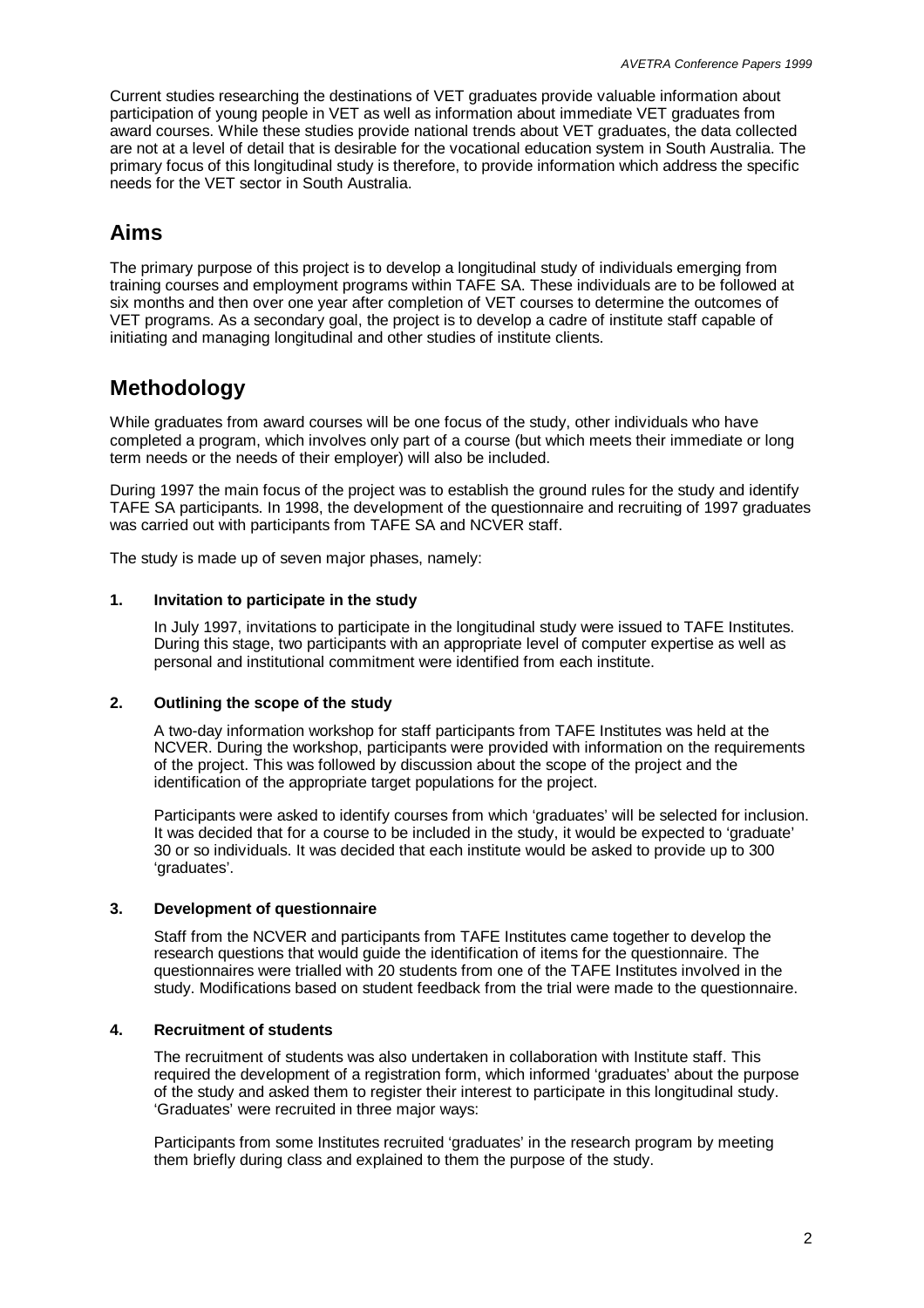Registration forms were distributed at graduation ceremonies at selected campuses of the Institutes involved.

Lists of names of graduates were provided to NCVER by a number of Institutes and registration forms were sent out to these 'graduates'.

#### **5. Distribution of the questionnaire**

Once registration forms were received, a database of registrations was developed. This set of registrations became the survey sample. Questionnaires were then sent to these 'graduates' and a follow-up reminder letter was also required to help increase the response rate.

#### **6. Collation and analysis of data**

Once completed questionnaires were received at NCVER, the coding of open-ended questions took place. Staff from NCVER developed the program for data entry. Data was then analysed using the Simstat for Windows statistical program.

#### **7. Writing of report**

A three-day workshop involving practical demonstrations and training in data analysis and report writing was held at the NCVER. Participants were distributed with data, pertaining to their own institute, for analysis. They were also provided with a preliminary pro-forma for reporting the results of the study. This was to be used to assist them with their own-specific reports. A report describing the findings for the total group of respondents was prepared by NCVER.

### **Results**

A total of 881 questionnaires were sent out to those 'graduates' who registered to participate in the longitudinal study. By the end of September 1998, 562 completed questionnaires were received. This represented a response rate of 63.8% of the total group.

#### **Respondents**

A greater percentage of females (59.7%) than males (40.3%) responded to the study. Respondents had an average age of 31 (sd = 10.4). Fifty percent were over the age of 19. Respondents came from diverse backgrounds. The majority had completed year 12 or overseas equivalent (N=304, 54.9%) as their highest secondary school level, and more than half had completed some post-secondary qualifications or trade certificates before commencing their TAFE course (N=364, 64.8%).

#### **Motivation for undertaking TAFE course.**

Respondents reported many reasons for choosing to study at TAFE rather than at another educational institution or provider. The three most frequently identified reasons reported by respondents were:

- $\ge$  to gain extra skills (N=347, 61.7%)
- $\ge$  to gain employment (N=267, 47.5%)
- $\ge$  for personal development (N=239, 42.5%).

Most respondents in the 15 to 25 age group indicated that they had chosen to study at TAFE SA because it helped them to gain employment and extra skills. Many in this age group also indicated that they chose to study at TAFE because they believed that it would help them make their career choice. Some of these respondents also indicated that their jobs required them to study at TAFE. Respondents in the 25 to 60 age range indicated that they had chosen to study at TAFE to gain extra skills. Many had also chosen to study at TAFE for personal and career development reasons. The data are presented in table 1 below.

|                                    | Age       | Age           | Age   | Age       | Aqe              | Age   | Total I |
|------------------------------------|-----------|---------------|-------|-----------|------------------|-------|---------|
|                                    | $15 - 19$ | $20 - 24$     | 25-34 | $35 - 44$ | 45-54            | 55-60 |         |
| Unable to gain entry to University |           | $5.5^{\circ}$ | 2.8   | 0.7       | 1.9 <sup>°</sup> | 0.0   | 2.6     |
| Gain employment                    | 26.0      | 21.0          | 11.5  | 10.5      | 13.5             | 9.1   | 15.0    |
| A requirement of iob               | 11.0      | 13.6          | 2.4   | 4.1       | 3.4              | 13.6  | 6.3     |
| Gain extra skills                  | 18.5      | 16.3          | 19.5  | 22.8      | 18.7             | 22.7  | 19.5    |

#### **Table 1: Reasons for choosing to study at TAFE by age.**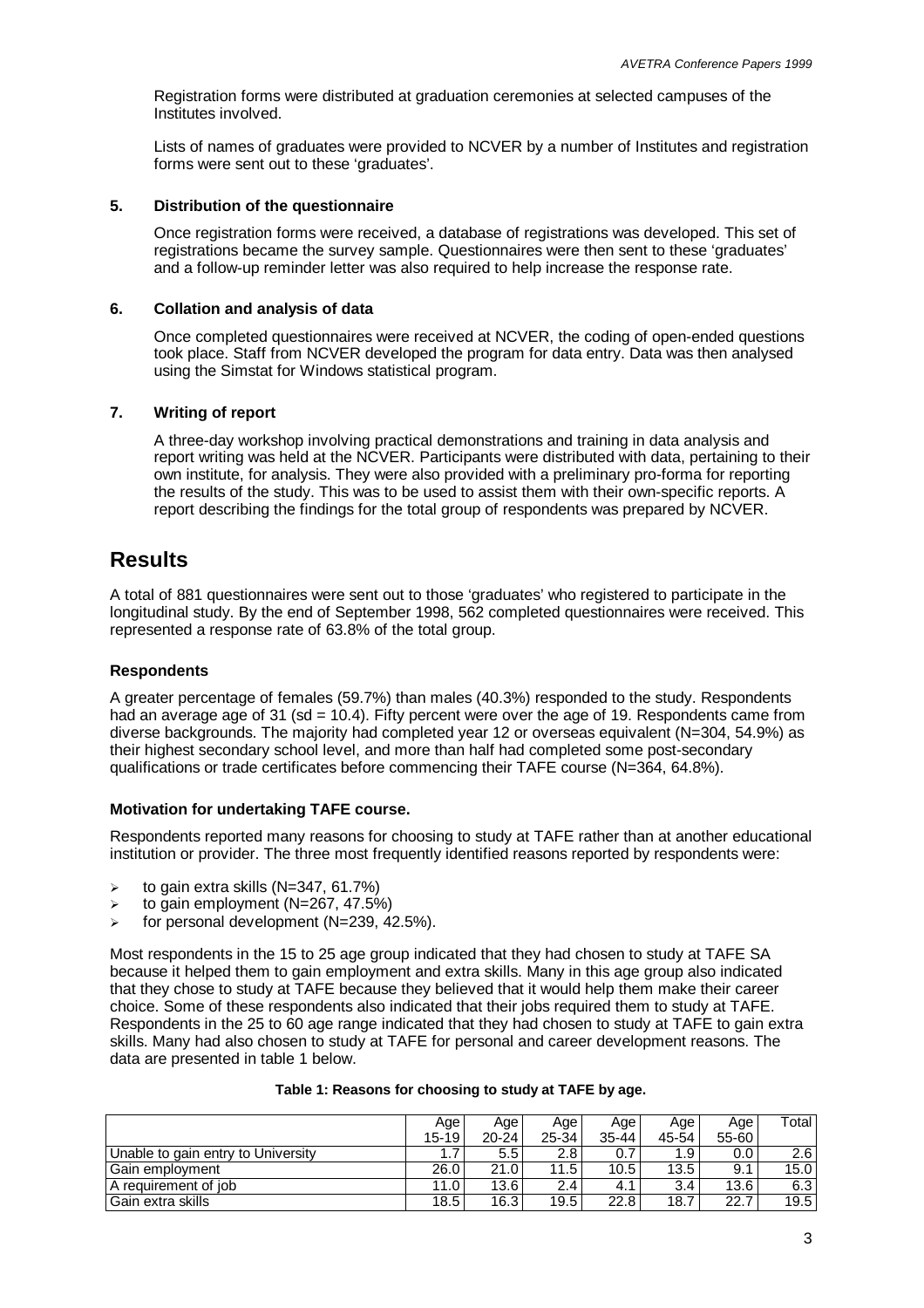| Update knowledge              | 5.2   | 5.5              | 10.5  | 14.8  | 12.0             | 13.6  | 10.3  |
|-------------------------------|-------|------------------|-------|-------|------------------|-------|-------|
| Career change                 | 2.9   | 3.7              | 12.9  | 12.8  | 12.0             | 0.0   | 9.6   |
| Get into another course       | 3.5   | 3.7              | 2.8   | 1.6   | 1.5 <sub>1</sub> | 4.5   | 2.6   |
| Personal development          | 6.4   | 7.6 <sub>1</sub> | 14.3  | 17.4  | 17.6             | 18.2  | 13.4  |
| Interest/Recreation           | 5.8   | 6.3              | 6.0   | 4.1   | 4.9              | 4.5   | 5.4   |
| Help make career choice       | 12.1  | 11.0             | 7.8   | 5.0   | 6.7              | 4.5   | 8.0   |
| Gain promotion                | 0.6   | 1.8              | 9.1   | 5.0   | 6.0              | 4.5   | 5.2   |
| Required by Government agency | 0.6   | 1.0              | 0.4   | 0.5   | 0.4              | 0.0   | 0.6   |
| Other                         | 5.8   | 2.9              | 0.0   | 0.7   | 1.5              | 4.5   | 1.6   |
| Total                         | 100.0 | 100.0            | 100.0 | 100.0 | 100.0            | 100.0 | 100.0 |

Respondents were also asked to indicate reasons for choosing their course rather than any other TAFE courses. The three most frequently identified reasons were:

- $\triangleright$  to access employment prospects (N=257, 45.7%)
- $\geq$  to build on existing skills (N=202, 35.9%)
- $\geq$  to develop personal interests (N=194, 34.5%).

#### **Employment background**

Respondents were asked to provide detailed information on their involvement in paid work. Of the total number of respondents (554) who reported their employment background, there were only 25 (4.5%) respondents who indicated that they had never had paid work (this also included selfemployment). Respondents' employment status prior to, during, and after their 1997 course is shown in table 2.

#### *Prior to commencing TAFE course*

Over two-thirds of respondents reported that they already had paid work twelve months prior to commencing their 1997 course. More than fifty percent of these respondents were working 35 hours or less, and more than three-quarters earned a maximum amount of \$500 a week.

#### *While undertaking TAFE course*

Slightly fewer respondents indicated being involved in paid work during their TAFE course. Just over half of these respondents were working in casual or part-time jobs with over three-quarters reporting earning \$500 or less each week.

#### *Six months after completion of the course*

There was an increase in the number of those involved in paid work. In addition, most of the paid work was more than 35 hours each week. The gross weekly income reported by respondents also increased as there was a larger proportion earning between \$501 and \$1000. A small proportion of respondents was also earning more than \$1000 each week.

|  |  |  |  | Table 2: A comparison of respondents' employment status - prior to, during and after their course. |  |  |  |
|--|--|--|--|----------------------------------------------------------------------------------------------------|--|--|--|
|--|--|--|--|----------------------------------------------------------------------------------------------------|--|--|--|

|                               | 12 months prior to course |       | During course (in 1997) |       | Six months after     |          |
|-------------------------------|---------------------------|-------|-------------------------|-------|----------------------|----------|
|                               |                           |       |                         |       | completion of course |          |
|                               |                           |       |                         |       | (June 1998)          |          |
|                               | No. of                    | $\%$  | $\frac{0}{0}$<br>No. of |       | No. of               | $\%$     |
|                               | respondents               |       | respondents             |       | respondents          |          |
| <b>Employment status</b>      |                           |       |                         |       |                      |          |
| Full-time                     | 183                       | 45.3  | 169                     | 47.6  | 257                  | 58.5     |
| Part-time                     | 64                        | 15.8  | 60                      | 16.9  | 70                   | 15.9     |
| Casual                        | 128                       | 31.7  | 126                     | 35.5  | 112                  | 25.5     |
| Unknown                       | 29                        | 7.2   | 0                       | 0     | 0                    | $\Omega$ |
| Sub-total                     | 404                       | 100.0 | 355                     | 100.0 | 439                  | 100.0    |
| <b>Number of hours worked</b> |                           |       |                         |       |                      |          |
| 1-15 hours                    | 104                       | 25.7  | 106                     | 29.9  | 69                   | 15.7     |
| 16-35 hours                   | 109                       | 27.0  | 93                      | 26.2  | 116                  | 26.4     |
| 36 or more hours              | 176                       | 43.6  | 141                     | 39.7  | 241                  | 54.9     |
| Unknown                       | 15                        | 3.7   | 15                      | 4.2   | 13                   | 3.0      |
| Sub-total                     | 404                       | 100.0 | 355                     | 100.0 | 439                  | 100.0    |
| Gross weekly income           |                           |       |                         |       |                      |          |
| \$1-\$200                     | 133                       | 32.9  | 119                     | 33.5  | 90                   | 20.5     |
| \$201-\$350                   | 105                       | 26.0  | 98                      | 27.6  | 106                  | 24.1     |
| \$351-\$500                   | 94                        | 23.3  | 64                      | 18.0  | 121                  | 27.6     |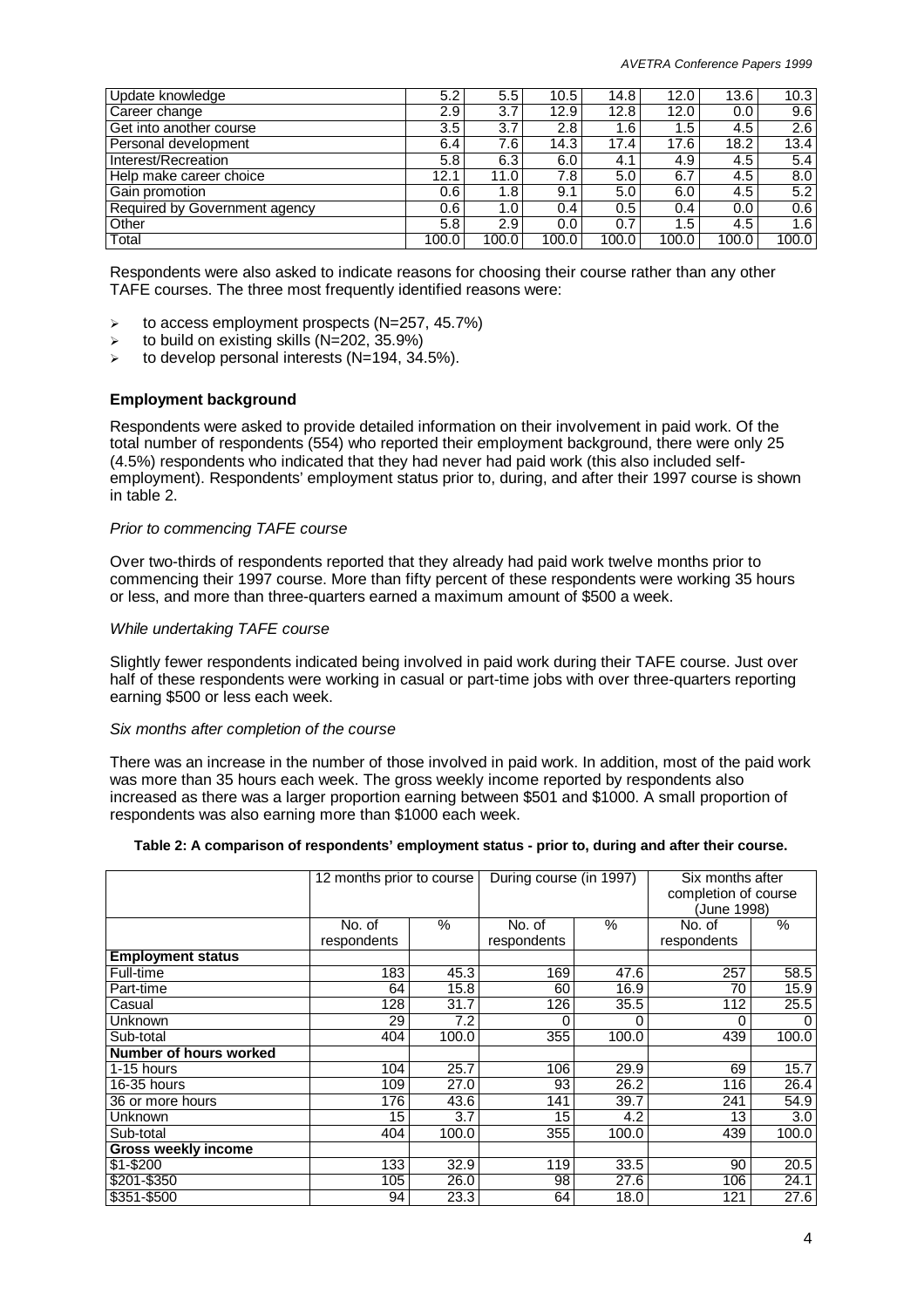| \$501-\$1000   | 68  | 16.8       | 65  | 18.3  | 101           | nn n<br>ں.ں∠         |
|----------------|-----|------------|-----|-------|---------------|----------------------|
| \$1000 or more |     | $.0 \cdot$ | ັ   | υ.ο   | $\sim$<br>ر ا | $\sim$ $\sim$<br>J.U |
| Unknown        |     |            |     | .     |               | 0<br>ن. ا            |
| Sub-total      | 404 | 100.0      | 355 | 100.0 | 439           | 100.0                |

Of those respondents who were in paid work at six months after completion of their TAFE course, approximately three-quarters (N=332, 75.6%) indicated that their paid work was related to their TAFE course. Furthermore, almost all (N=424, 96.6%) reported that the course was very useful or of some use to their paid work. Respondents reported many factors that assisted them to get their paid work. Some of these factors included the increased skills gained from their TAFE course (N=112, 28.0%), work experience undertaken (N=86, 21.5%) and TAFE qualifications obtained (N=64, 16.0%).

In June 1998, there were 123 respondents who were identified as not being in paid work. Of these respondents, there were 25 who did not report their activities since completing TAFE course. Of those who did report their activities, nearly half (N=45, 45.9%) indicated that they were seeking paid work. Almost a third of respondents reported that they were not seeking paid work because of their involvement in full-time study (N=30, 30.6%). In addition, a small number of respondents (N=23, 23.5%) reported that they were not seeking paid work because of their other commitments.

#### **Evaluation of TAFE course**

#### *Effectiveness of course in preparing individuals for getting a job*

Respondents who started a new job six months after completion of their course (N=279, 63.6%) were asked to rate how well the course had prepared them to get paid work. Approximately, forty percent of respondents thought that their course had prepared them to get a job. The course had more than adequately prepared them to get a job by providing them with opportunities for:

- $\triangleright$  work experience
- $\triangleright$  contact with employers
- $\triangleright$  resume writing activities
- $\triangleright$  writing job applications
- improving interview techniques

In addition, a quarter of respondents rated these course activities as being merely adequate in helping them to get a job. However, more than 32 percent of respondents thought that these course activities had not been very effective in helping them to get paid work. Respondents were then asked to suggest ways in which the course could have prepared them to be better prepared to find or start work. Suggestions were given by a very small number of respondents, namely:

- $\triangleright$  work experience
- $\triangleright$  practice with interview techniques
- $\triangleright$  liaison with employers.

#### *Effectiveness of course in preparing individuals for the workplace*

Those respondents who started a new job six months after completion of their course were also asked to rate how well the course had prepared them for the workplace. The majority thought that they were either well or adequately prepared for the workplace, in terms of working with others; awareness of occupational health and safety requirements and dealing with customers. A substantial number of respondents also believed that the course had not adequately prepared them for the level of wages they were to receive and the length of hours they were expected to work. Respondents' evaluation of the effectiveness of the course in preparing them for the workplace is shown in table 3.

|                                | Verv Well | Well | Adequately | Poorly | Not at all | Total | No. of      |
|--------------------------------|-----------|------|------------|--------|------------|-------|-------------|
|                                | %         | %    | %          | %      | %          | %     | respondents |
| Health and safety on the job   | 33.0      | 32.3 | 24.4       | 2.9    | 7.5        | 100.0 | 279         |
| Punctuality                    | 31.8      | 27.7 | 24.5       | 2.9    | 13.1       | 100.0 | 274         |
| Appropriate dress requirements | 29.7      | 31.5 | 22.8       | 3.3    | 12.7       | 100.0 | 276         |
| Length of working hours        | 19.91     | 29.7 | 32.2       | 4.0    | 14.1       | 100.0 | 276         |
| Level of wages                 | 13.4      | 26.4 | 31.4       | 10.1   | 18.8       | 100.0 | 277         |
| Dealing with customers         | 30.2      | 28.4 | 25.5       | 5.1    | 10.9       | 100.0 | 275         |
| Working with other people      | 39.6      | 33.5 | 21.2       | 2.2    | 3.6        | 100.0 | 278         |
| Equal opportunity issues       | 27.9      | 33.0 | 23.9       | 4.3    | 10.9       | 100.0 | 276         |

#### **Table 3: Respondents' evaluation of the effectiveness of the course in preparing them for the workplace**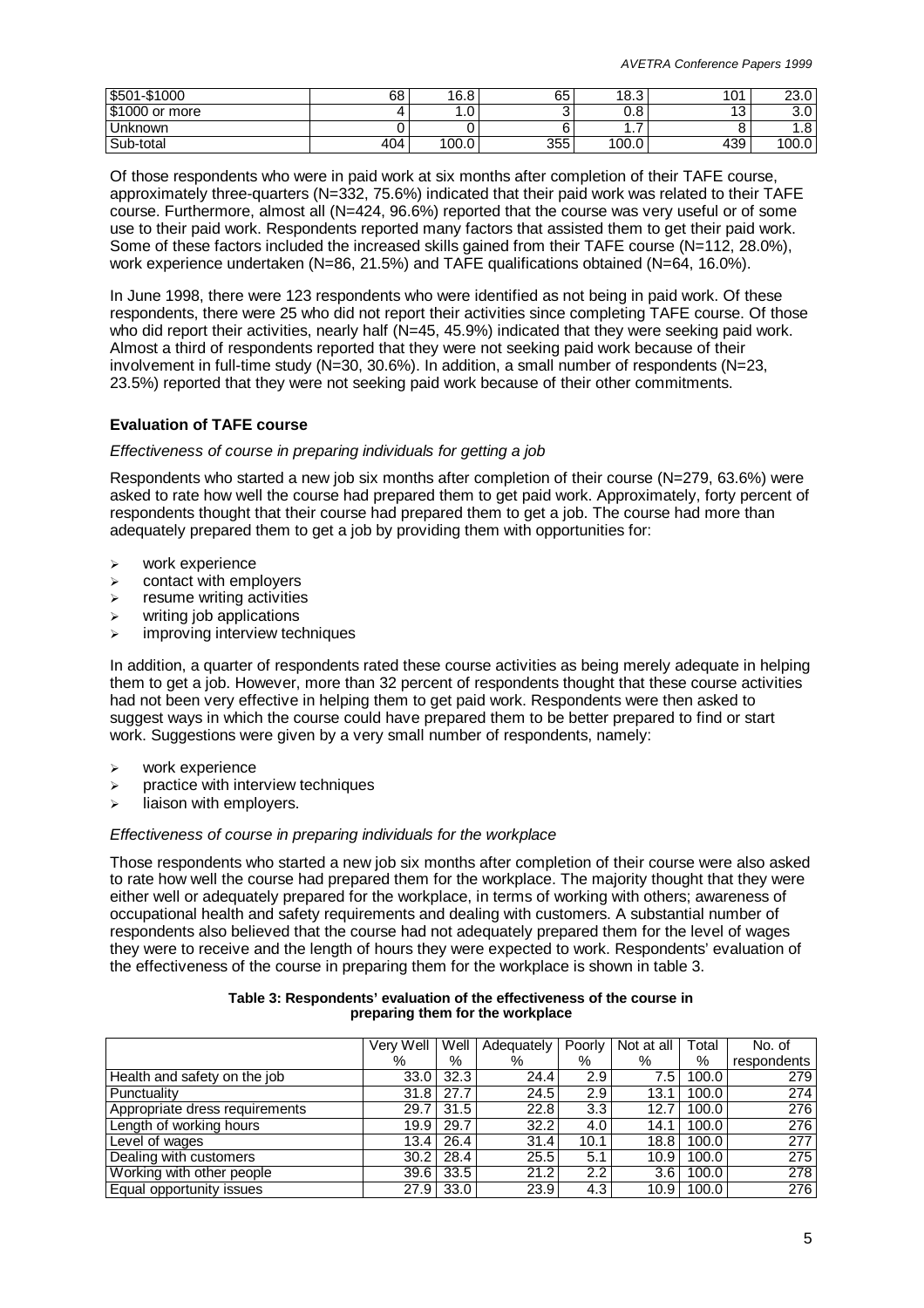#### *Effectiveness of course in developing Key Competencies*

Key competencies have been identified as the foundation for a more effective workplace. They include the ability to work effectively as a team and with others, communicating ideas and information, problem solving, mathematics and activity management. Just over two-thirds of respondents reported a gain in their ability to use all key competencies except for the ability to use mathematical ideas and techniques. Less than fifty percent of respondents indicated that there was a gain in their ability to use this skill. The ability to use mathematical ideas and techniques remained unchanged for a high proportion of respondents (Table 4).

|                                       | Major            | Slight <sup>1</sup> | No.    |      | Slight Significan | Total | No. of I   |
|---------------------------------------|------------------|---------------------|--------|------|-------------------|-------|------------|
|                                       | loss             | loss                | change | gain |                   |       | respondent |
|                                       |                  |                     |        |      | gain              |       | s          |
| Collecting, analysing & organising    | 3.3              | 4.0                 | 24.0   | 38.4 | 30.2              | 100.0 | 549        |
| information                           |                  |                     |        |      |                   |       |            |
| Solving problems                      | 3.0 <sub>2</sub> | 4.2                 | 21.4   | 28.2 | 43.2              | 100.0 | 542        |
| Using technology                      | 3.5              | 3.9                 | 24.3   | 35.3 | 33.1              | 100.0 | 544        |
| Using mathematical ideas & techniques | 2.0              | 4.6                 | 45.7   | 13.6 | 34.1              | 100.0 | 543        |
| Working with others & in teams        | 5.3              | 2.7                 | 25.0   | 34.7 | 32.2              | 100.0 | 547        |
| Communicating ideas & information     | 4.2              | 3.5                 | 17.5   | 40.3 | 34.5              | 100.0 | 548        |
| Planning & organising activities      | 4.0              | 3.1                 | 23.6   | 41.3 | 28.0              | 100.0 | 547        |

#### **Table 4: Changes in ability to use key competencies reported by respondents (%).**

Less than a tenth of respondents also reported deterioration in their abilities to use some of these key competencies. Not all of these respondents gave comments for the loss of skills. Of those who did, the most frequently identified reason given was the lack of opportunity to utilise their skills.

#### **Evaluating TAFE SA**

Respondents were then asked to evaluate TAFE's services and training programs. Respondents predominantly agreed that TAFE was good value for money. TAFE assisted students to build on work and life skills and increase their earning potential. The majority of the respondents also agreed that TAFE provided students with the appropriate environment to return to study and to achieve their potential (Table 5).

#### **Table 5: Respondents evaluations of TAFE (%)**

|                                                  | Strongly | Slightly | Neutral | Slightly         | Strongly | No. of  | No. of  |
|--------------------------------------------------|----------|----------|---------|------------------|----------|---------|---------|
|                                                  | agree    | agree    |         | disagree         | disagree | respon- | respon- |
|                                                  |          |          |         |                  |          | dents   | dents   |
| TAFE assists students to build skills for life   | 47.1     | 36.8     | 13.4    | 1.8              | 9.0      | 100.0   | 554     |
| Going to TAFE increases job opportunities        | 54.0     | 33.9     | 7.9     | 2.5              | 1.6      | 100.0   | 554     |
| Completing a TAFE course increases earning       | 36.2     | 39.1     | 17.6    | 4.7              | 2.4      | 100.0   | 550     |
| potential                                        |          |          |         |                  |          |         |         |
| TAFE courses provide a good start to University  | 36.5     | 28.4     | 30.9    | 3.3 <sub>2</sub> | 0.9      | 100.0   | 550     |
| TAFE assist students to build appropriate skills | 50.5     | 39.4     | 7.4     | 2.0              | 0.7      | 100.0   | 554     |
| for work                                         |          |          |         |                  |          |         |         |
| TAFE provides the environment to achieve your    | 35.9     | 42.6     | 15.4    | 4.2              | 1.8      | 100.0   | 551     |
| potential                                        |          |          |         |                  |          |         |         |
| TAFE courses provide value for money             | 42.3     | 34.4     | 17.5    | 3.6              | $2.2\,$  | 100.0   | 549     |
| TAFE is a good re-introduction to study          | 57.1     | 29.7     | 11.1    | 1.6              | 0.5      | 100.0   | 552     |

### **Discussion**

'An opportunity to access employment' was thought to be the most important reason for choosing to study at TAFE by many respondents in the 15 to 24 age group. This was followed by 'a chance to gain extra skills'. Many also indicated that an opportunity to help them make their career choice was also important. Most respondents in the 25 to 60 age group also regarded the gaining of extra skills as an important factor in their choosing to study at TAFE. Many also indicated that they chose to study at TAFE because they wanted to change their career, to up-date their knowledge and to obtain personal development. Young people had different intentions for choosing to study at TAFE. They were more inclined to study at TAFE because they believed that TAFE would assist them in finding employment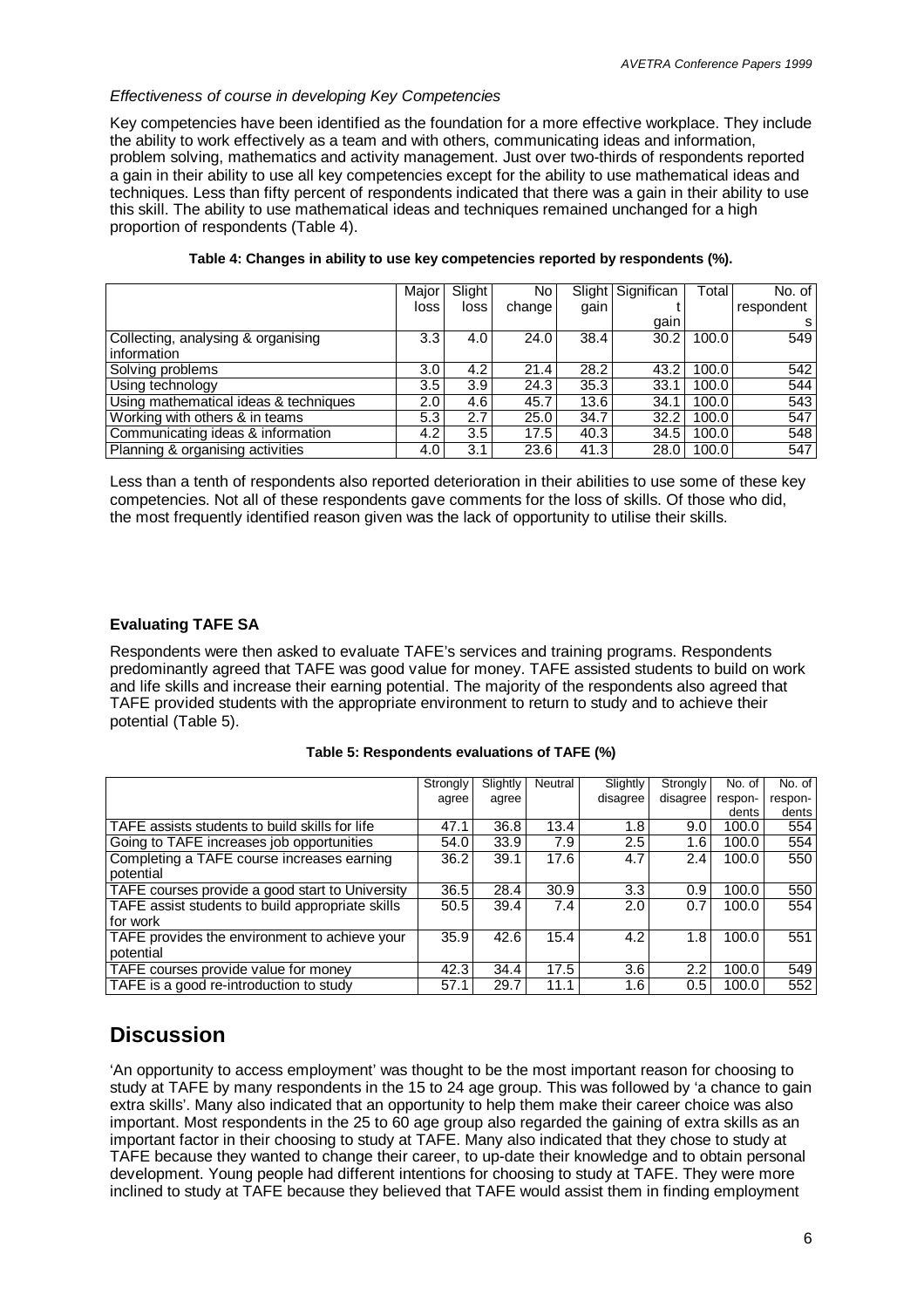and in making career choices. Responses given by those in the 25 to 60 year age group indicated that older individuals had chosen to study at TAFE to update their knowledge and improve their opportunities for personal development and making career changes.

Respondents' perspectives on how effective the course was in terms of preparing them for obtaining a job and for the workplace were obtained, to determine whether the course had actually fulfilled respondents' desire to gain employment. Of those who started their paid work six months after completion of their course, less than fifty percent rated the course activities in helping them to get a job either well or very well. This finding suggested that more emphasis on course activities in helping respondents to get paid work is necessary. For example, there should be more opportunity to do work experience so that respondents can gain as many practical skills as possible and have a better understanding of the workplace. More opportunities to develop resumes, write job applications and practice interviewing techniques should also be provided to build respondents' confidence in applying for positions. More contacts with employers are also required to help students and their teachers to find out what the market/industry wants so that courses can be structured in ways that are relevant to industry needs.

A high proportion of respondents thought that the course had prepared them for the workplace, especially in terms of working with other people and understanding health and safety issues and appropriate dress requirements. Respondents also believed that they were well prepared for equal opportunity issues at work and how to deal efficiently with customers. However, the mixed feelings given by respondents about the effectiveness of some course activities aimed at preparing them for the workplace implies that other issues such as level of wages or the length of hours were not fully understood by the majority of respondents. This suggested that course activities aimed at preparing respondents for the workplace could be improved. In particular, respondents could be made more aware of the exact level of wages to expect and the number of hours they will be expected to work.

Over three-quarters of respondents who were working six months after the completion of their course indicated that their paid work was related to their TAFE course. Furthermore, almost all of these respondents also believed that the course was very useful or of some use to their paid work. These findings suggested that the expected outcomes from doing the course at TAFE were achieved by many respondents. This is also supported by the factors that helped these respondents to obtain their paid work. Although, various reasons were reported by respondents, the most frequently identified factors were increased skills and work experience gained from doing TAFE course and a TAFE qualification.

The increase in ability to collect, analyse and organise information as well as to solve problems and use technology indicated by over sixty percent of respondents suggested that the course was efficient in helping respondents to gain extra skills. The efficiency of the course was also supported by the fact that a high proportion of respondents also reported improvements in their ability to work with others and in teams, and in the ability to communicate ideas and information. Since undertaking a TAFE course, most respondents also indicated that they were better at planning and organising activities. These findings, however, were not consistent with the reported ability to use mathematical ideas and techniques. Less than fifty percent of respondents thought that their ability to use mathematical ideas and techniques improved as a result of their TAFE course. This suggested that the course was perhaps inadequate at helping all respondents to gain the ability to use this skill. However, a similar proportion of respondents who reported improvement in the ability to use mathematical skills and techniques also reported that there was no change in their ability to use this skill. One explanation for this finding could be that once the basic mathematical skills and techniques are learnt, there is a high chance that these would not change over time and therefore it is to be expected that there would be no change in this ability. It could also be argued that no change in the ability to use mathematical ideas and techniques was attributed to the fact that respondents were enrolled in courses that did not require them to use this skill. Because there were fewer than thirty respondents in each course, it was difficult to develop meaningful analysis of the data at the course level. It is anticipated that more graduates will be recruited in the next phases of the study. This will make it possible to analyse the data at this course level to provide better explanations of why there was no change in the ability to use mathematical ideas and techniques for a larger number of respondents.

Overall, the majority of TAFE respondents predominantly agreed that TAFE assisted students to build on their work and life skills. It provided the environment to achieve maximum potential and was a good place for re-introduction to study. TAFE was also considered to provide a good start to University, increase job opportunities and improve earning potential. Altogether, students predominantly agreed that TAFE provided value for money.